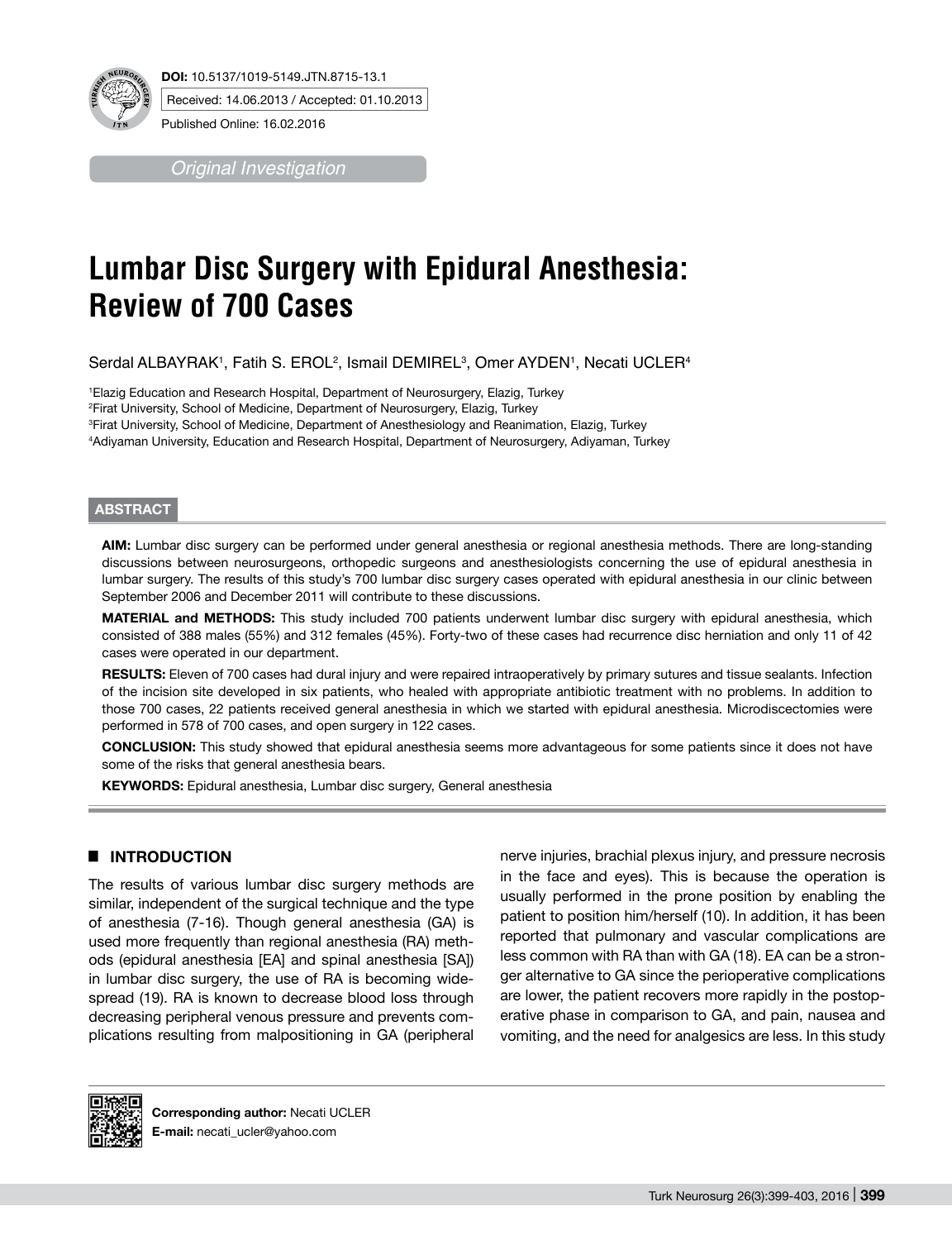we aimed to discuss EA procedure's advantages and disadvantages to GA with review of our 700 cases.

## █ **MATERIAL and METHODS**

Lumbar disc patients that underwent surgery in the Neurosurgery Department of the Elazig Education and Research Hospital between September 2006 and December 2011 were studied retrospectively. A total of 700 lumbar disc patients to whom EA was applied were included in the evaluation. All of these patients had lumbar magnetic resonance imaging. In addition, 30 patients had lumbar computerized tomographic evaluation preoperatively.

All patients operated on with EA had an ASA classification between I-IV. Patients with uncontrolled diabetes, malign hypertension, patients having contra-indication for regional anesthesia, patients with haemorrhagic diathesis, the use of anticoagulants, infection in the operation site, patients with neurological problems other than those caused by the lumbar disc, Kobner positive patients such as psoriasis, pemphigus vulgaris, patients who are allergic to local anesthetics, patients who had cooperation problems and patients who did not accept epidural anesthesia were excluded from the study. Patients included in the study were seen in their bed and their pre-anesthesia examinations were done one day before the operation. They were informed about both regional and general anesthesia and their informed consent was obtained.

Pre-medication was not performed on patients on the day of the operation. Patients taken to the operating room first had venous access secured from the back of the hand with a 20 gauge angio-cut, and 10 ml/kg isotonic liquid perfusion was started. Continuous ECG, non-invasive blood pressure, and peripheral oxygen saturation (SaO2) monitoring was initiated. With the patient in a seated position, the intervention location for the patients who will have EA was determined to be one level higher than the protruded disc location (for example, the L4-L5 location for the L5-S1 disc) (Figure 1A, B). After two basal blood pressure (BP) measurements, BP was measured every three minutes during the first 20 minutes of EA, and every five minutes after, if BP was stable. All the catheters were placed while in the seated position. After cleaning the area, infiltration anesthesia was administered to the insertion location with 3 ml prilocaine. The epidural location was determined from the middle line with 18 Gauge Tuohy syringe using the hanging-drop technique. After determining the epidural location, a 20-Gauge catheter was forwarded 3-4 cm towards the cephal from the epidural syringe and was placed there. A 3 ml test dose of prilocaine was administered through the epidural catheter. After five minutes, the patient was questioned for symptoms such as numbness in the leg, tingling, lethargy or findings for intravascular injection vertigo, metallic taste in the mouth, tachycardia or tinnitus, to determine the presence of subarachnoid bleeding. If no symptoms were present, 15 ml of levobupivacaine and 50 mcg of fentanyl were administered. After 15 minutes, the patient was brought to the prone position and was placed in the appropriate position for lumbar disc surgery. Immediately



Figure 1A,B: Photos showing position of patients, epidural catheter, and surgical field and fixation of epidural catheter to one or two level above surgical field.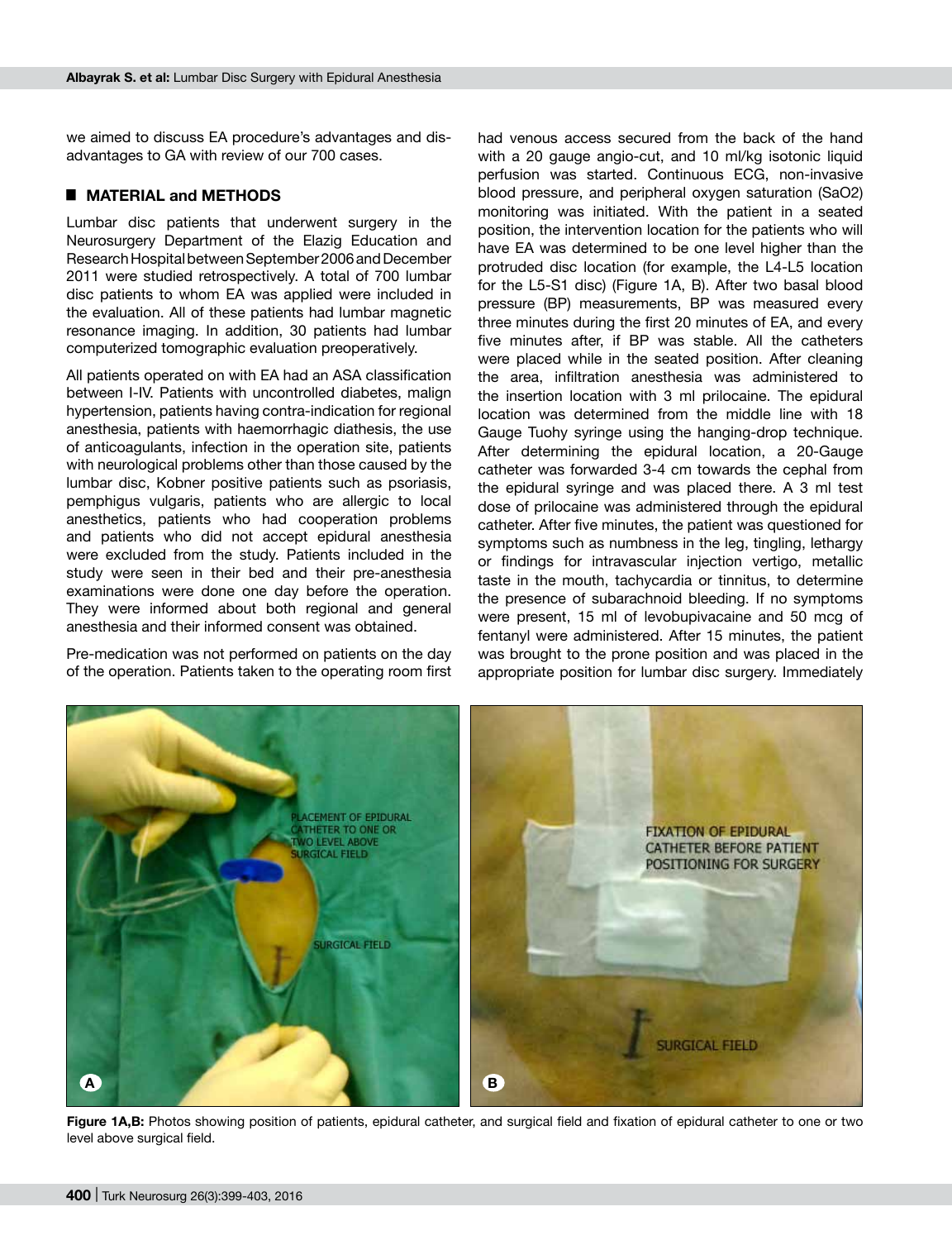after completion of the surgery, the epidural catheter was withdrawn and analgesia was administered intravenously.

## █ **RESULTS**

The male/female ratio within 700 cases requiring epidural anesthesia was 1.24 (55% male, 45% female). The average age of such patients was 45.18 and the age range was 18- 82. Moreover, 82% (578/700) of them were operated by micodiscectomy.

Admission symptoms and findings were shown in the Table II. 642 patients' disc pathology (91.8%) was at one level, 45 (6.4%) were at two level, 10 (1.4%) were at bilateral, and 3 (0.4%) were at three level. 42 of the 700 patients (6%) had recurrent disc pathologies. The most frequently operated disc level was L4-L5 in 337 patients (48%). 166 of 377 were on the left and 171 on the right. Out of 700 cases, 339 (48.4%) were extruded, 150 (21.4%) were sequestrated, 176 (25.2%) had protrusion, and 35 (5%) had spinal central stenosis-bulging-lateral recess stenosis findings.

Dural laceration occurred in 11 patients (1.5%), who had been repaired primary sutures and with tissue sealant. The average operation duration was 55 minutes (ranging between 30-120 minutes). Postoperative blood transfusions were required in 5 patients (0.7%) of 700, including two with chronic anemia. Horner syndrome, resulting from the epidural anesthesia developed in one patient. Symptoms of Horner syndrome developed 30 minutes after the injection of the local anesthetic drugs and disappeared completely after 180 minutes. None of the patients developed discitis or epidural catheter infection. Patients with dural laceration were mobilized one day after the operation, while patients without dural damage were mobilized two hours after the operation. Ten patients, whose complaints continued after the operation, were re-operated on with EA within one week, and one patient within two weeks.

Eight patients were operated on at the same level, and three patients on a different level (11/700, 1.57%). Of these 11 patients, one of them developed foot drop in the first postoperative day and was re-operated on the same day. The average hospitalization duration was 4.9 days (3-9 days). Urinary retention developed in 20 patients (2.85%). Though EA was provided in 700 patients in the Neurosurgery Department of Elazig Education and Research Hospital between September 2006 and December 2011, general anesthesia was used in 22 patients in whom EA could not be provided (not included in the 700 patients). In addition, 74 patients during these dates preferred lumbar disc surgery with GA. The total number of disc surgery cases in this period was 774 and epidural anesthesia preference was 90.4% (700/774). Table III shows disc pathologies and surgical techniques in 700 cases.

## █ **DISCUSSION**

There are many satisfactory publications about the use of every anesthetic technique in lumbar disc surgery. Their usage is primarily determined by the surgeon, anesthesiologist and the patient. On the other hand, it has been proven

**Table I:** Demographic and Clinical Features of 700 Cases Operated under Epidural Anesthesia

| <b>Patient Characteristic</b>        |                     |        |
|--------------------------------------|---------------------|--------|
| Average age (range)                  | 45.18 (18-82) years |        |
|                                      | n                   | $(\%)$ |
| Gender                               |                     |        |
| Male                                 | 388                 | (55)   |
| Female                               | 312                 | (45)   |
| Recurrent disc herniation            | 11                  | (1.57) |
| <b>Operative Characteristic</b>      |                     |        |
| Average time                         | 55 (30-120) minutes |        |
|                                      | n                   | (%)    |
| Anesthesia type                      |                     |        |
| Epidural                             | 700                 | (90.4) |
| General                              | 74                  | (9.6)  |
| <b>Blood transfusion requirement</b> | 5                   | (0.7)  |
| Dural damage                         | 11                  | (1.5)  |

**Table II:** Symptoms and Findings of 700 Patients Requiring Epidural Anesthesia

| <b>Symptom/Finding</b>      | n   | (%)  |
|-----------------------------|-----|------|
| Radicular pain              | 420 | (60) |
| Weakness                    | 35  | (5)  |
| Radicular pain and weakness | 238 | (34) |
| Cauda equina syndrome       |     |      |

**Table III:** Surgical Technique and Lumbar Disc Pathology in 700 Patients Requiring Epidural Anesthesia

| <b>Characteristic</b> | n   | (%)    |
|-----------------------|-----|--------|
| Surgical Technique    |     |        |
| Microdiscectomy       | 578 | (82.6) |
| Macrodiscectomy       | 122 | (17.4) |
| Disc Pathology        |     |        |
| One level             | 642 | (91.8) |
| Bilateral             | 10  | (1.4)  |
| Two levels            | 45  | (6.4)  |
| Three levels          | 3   | (0.4)  |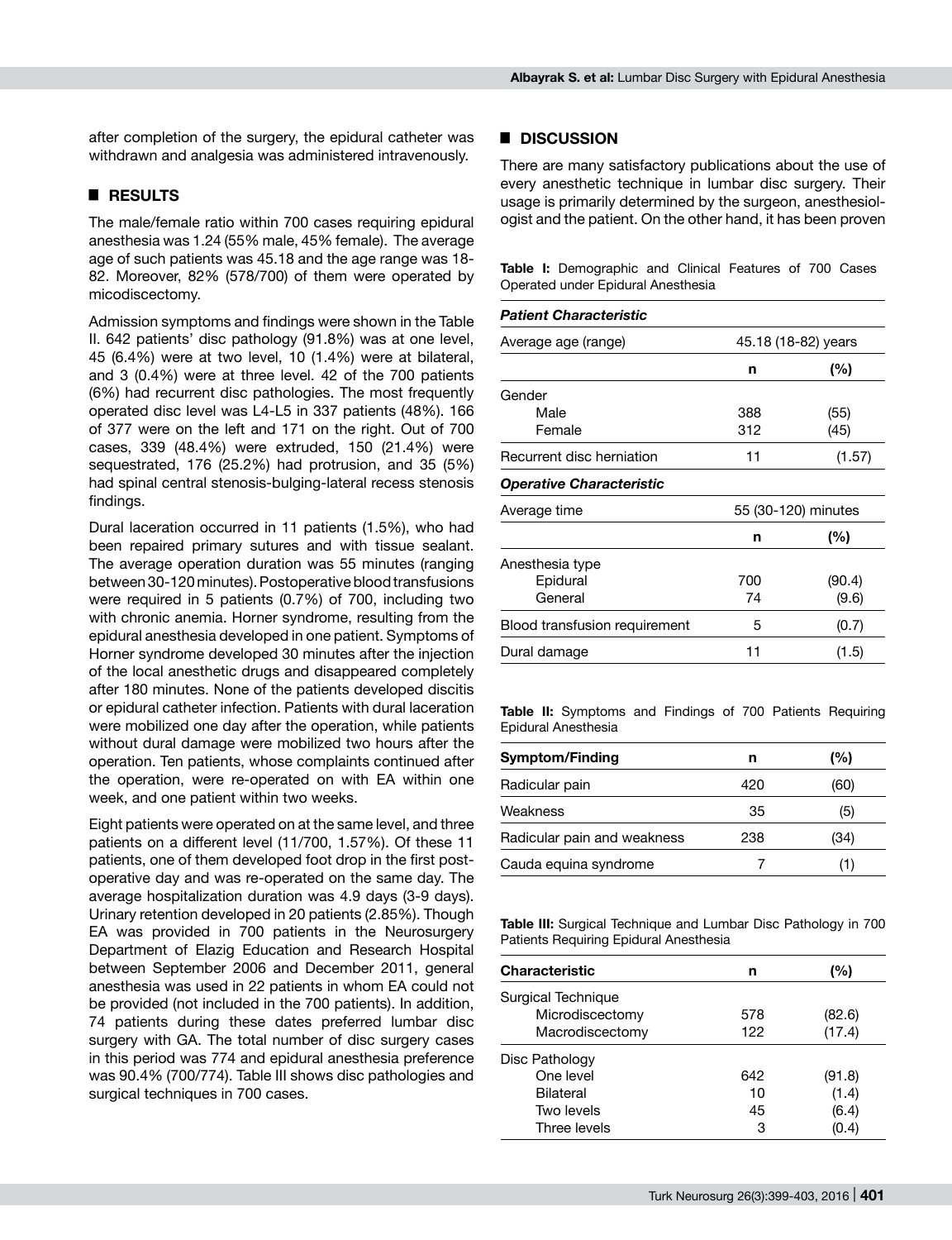that EA is safe, well tolerated by the patient and effective (20). EA use in lumbar disc surgery was also preferred by the patients in this study (90.4% of the patients), since it enables the patient to be conscious, and provides verbal contact with the surgeon. There are also many potential disadvantages of regional anesthesia for this procedure including failed regional block, difficulties with conversion to general anesthesia and airway manipulation in the prone position; difficulties with sedation in the prone position; risk of epidural infection, hematoma, nerve damage, inadvertent intrathecal block, high neuraxial block with potential for cardiorespiratory collapse, cauda equina syndrome, spinal headache with inadvertent intrathecal block.

Similar to the study by Smrcka et al. (20), this evaluation concluded that patients during EA tolerate the movements of the nerve root, and when the nerve compression was relieved, most of patients felt this relief during the operation. The definite contra-indications to EA are: allergy to local anesthetic drugs, not being accepted by the patient, increased intra-cranial pressure, infection in the surgical area. Relative contra-indications are hypovolemia, coagulopathy, or anticoagulant treatment, systemic sepsis, progressive neurologic disease, and chronic lumbar pain (13). The advantages of EA are: easy application; low cost; feasibility in previous medical conditions, such as advanced pulmonary disease, renal insufficiency, and diabetes; causes no environmental pollution; avoids airway obstruction; maintains protective reflexes (8); protection against pulmonary embolism and deep venous thrombosis (14); decreased blood loss; and decrease in stress response after major surgery (11).

Nausea and vomiting, and the need for urinary catheterization after general anesthesia were seen less frequently in the patients that received EA, consistent with the study performed by Greenbarg et al. (9). The average hospitalization duration for the patients was 4.9 days, while Greenberg et al. reported that this period was 5.9 days for the patients who received GA in their study (9).

Only five patients in this study (0.7%) required blood transfusion in the postoperative period. Preoperative Hb/ Htc values in these patients were borderline and two of them had chronic disease anemia. The reason for low blood loss with EA was decreased tension in the epidural veins due to decreased intra-thoracic pressure (3).

Since the patients are awake during EA, complications resulting from malposition occurring with GA do not occur with EA (10). In this study, there was no harm resulting from malposition in the patients. The patient can position him/ herself and can change his/her position if needed and thus is protected from complications resulting from malposition under GA, such as pressure necrosis of the face, or damage to the brachial plexus and the ulnar nerve (10). Generally, patients may have some pain at the beginning of the operation under EA because of the nerve root, which is still

under pressure. However, the pain is relieved after locating the nerve root and eliminating the pressure (20). When decompression is completed, a lack of pain will prove to the patient that the correct nerve root was decompressed. Thus EA provides advantages in location determination (20). This results in less radiation and environmental pollution and graphy cost. Use of fluoroscopy or ultrasound may be helpful for ensuring optimal epidural catheter placement particularly because fluoroscopy is typically present in the room for lumbar disc surgery.

Neuro-axial blockage decreased the postoperative mortality and other serious complications (1). The advantages of EA are: a lack of side effects resulting from intubation, enabling postoperative analgesia, decreased nausea/vomiting, decreased thrombo-embolism, better hemodynamic stability than spinal anesthesia, low or no motor block. while late start of the effect, the possibility to develop motor block are among the unwanted effects of epidural block (2). Myocardial infarction is a serious cause of postoperative death (1). Present systemic studies have demonstrated that neuro-axial blockage decreased postoperative mortality and other serious complications (1, 15). No serious systemic complications or mortality was seen in the 700 patients of this study.

One of the major advantages of EA is decreased nausea/ vomiting and very good postoperative analgesia. In the study performed by Demirel et al., the need for analgesia was found to be higher in GA than EA (6). Though antiemetic drugs were not used routinely in this study, patients did not complain of nausea/vomiting during the postoperative phase. In addition, the epidural catheters were withdrawn early since the patients had no need for analgesia.

Dahlgren et al. reported that the rate of epidural abscess caused by the epidural catheter was zero out of 9232 patients in their study, while it was reported in two cases out of 13,000 obstetric patients by Kindler et al. (5, 12). In this study, the epidural abscess rate was zero in 700 patients.

The occasion of Horner Syndrome occurrence and the duration of its symptoms are also variable after local anesthetic application. Roth and Finck (17) reported a Horner Syndrome case starting at the  $10<sup>th</sup>$  minute after a lumbar epidural block was performed for labor analgesia and continued for 60 minutes. Chandrasekhar and Peterfreund (4) also reported that symptoms of Horner Syndrome developed in a case of a lumbar epidural block that disappeared two hours after the administration of the local anesthetic drug. Also in this case, symptoms developed 30 minutes after the injection of the local anesthetic and disappeared completely after 180 minutes.

Although GA may be preferred for the education of the resident, since the patient is fully conscious during epidural anesthesia, Smrcka M. et al. reported that residents can perform the operation of the patient for their education,